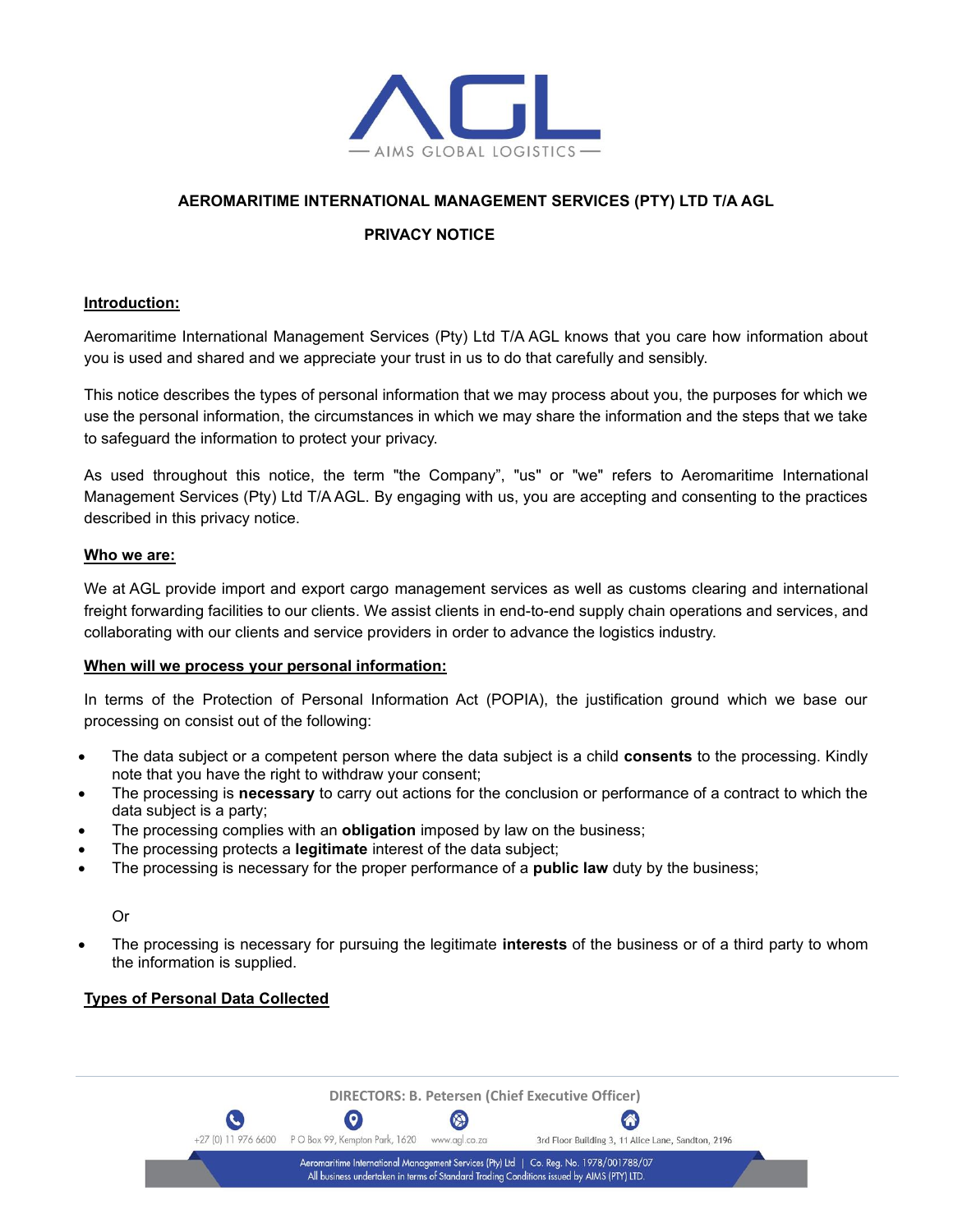# **Personal Information:**

While using our Service, we may ask you to provide us with certain personally identifiable information that can be used to contact or identify you ("Personal Information"). Personally identifiable information may include, but is not limited to:

- Email address:
- First name and last name;
- Contact number;
- Physical Address;
- **■** Identity Numbers;
- **■** Biometric Information,
- Cookies and Usage Data;

### **Usage Data:**

We may also process personal information on how the Service is accessed and used ("Usage Data"). This Usage Data may include information such as your computer's Internet Protocol address (e.g. IP address), browser type, browser version, the pages of our Service that you visit, the time and date of your visit, the time spent on those pages, unique device identifiers and other diagnostic data.

### **Tracking and Cookies Data**:

We use cookies and similar tracking technologies to track the activity on our Service and hold certain information. Cookies are files with small amount of data which may include an anonymous unique identifier. Cookies are sent to your browser from a website and stored on your device. Tracking technologies also used are beacons, tags, and scripts to collect and track information and to improve and analyze our Service.

You can instruct your browser to refuse all cookies or to indicate when a cookie is being sent. However, if you do not accept cookies, you may not be able to use some portions of our Service.

### **Examples of Cookies we use:**

- **Session Cookies.** We use Session Cookies to operate our Service.
- **Preference Cookies.** We use Preference Cookies to remember your preferences and various settings.
- **Security Cookies.** We use Security Cookies for security purposes.

### **Use of Data:**

Aeromaritime International Management Services (Pty) Ltd T/A AGL uses the collected data for various purposes:

■ To provide and maintain the Service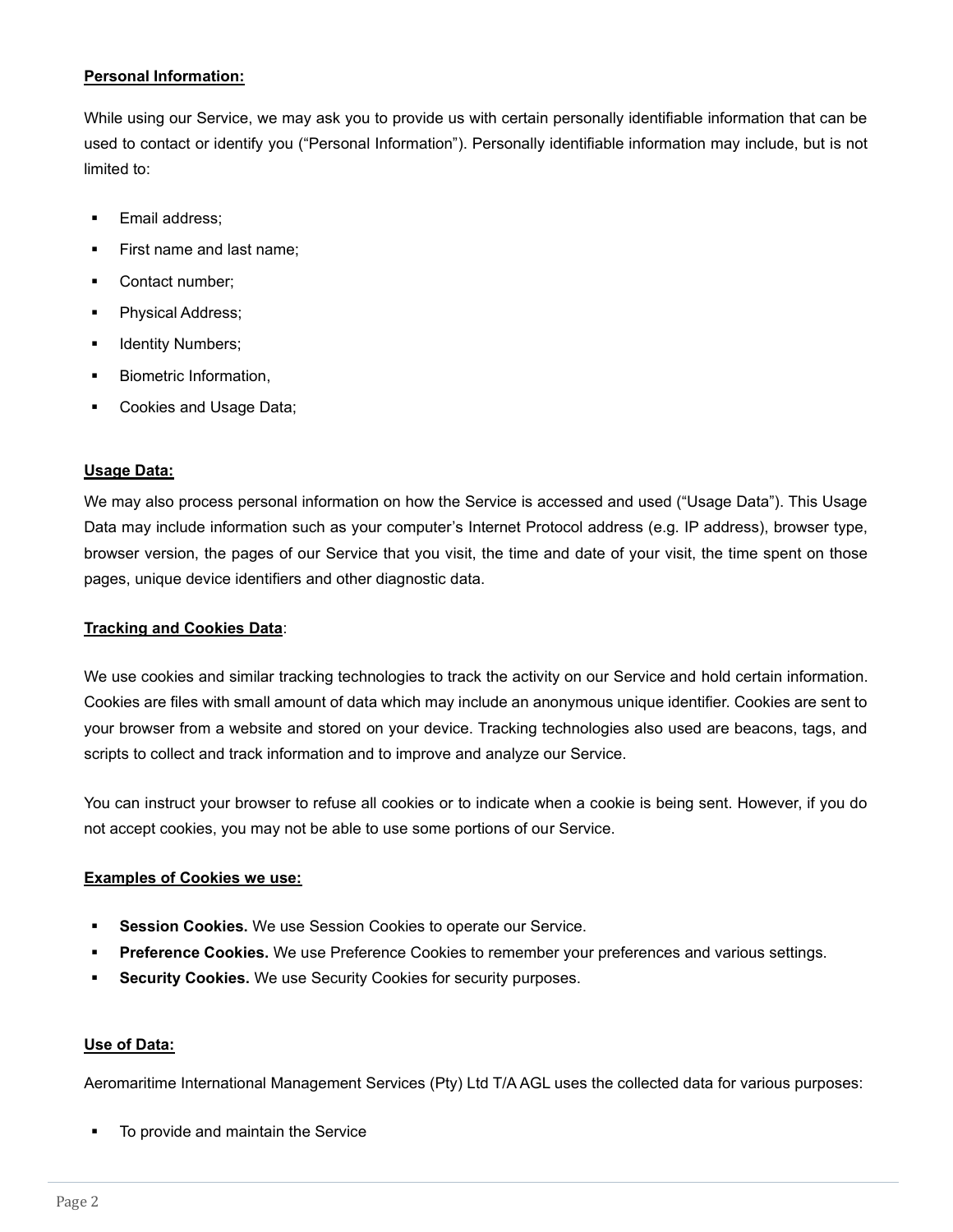- To notify you about changes to our Service
- To allow you to participate in interactive features of our Service when you choose to do so
- To provide customer care and support
- To provide analysis or valuable information so that we can improve the Service
- To monitor the usage of the Service
- To detect, prevent and address technical issues

### **Transfer of Data:**

Your information, including Personal Information, may be transferred to — and maintained on — outside the Republic of South Africa, where the data protection laws may differ than those a set out in POPIA.

If you are located outside South Africa and choose to provide information to us, please note that we transfer the data, including Personal Information, to South Africa and process it there.

Your consent to this Privacy Notice followed by your submission of such information represents your agreement to that transfer.

Aeromaritime International Management Services (Pty) Ltd T/A AGL will take all steps reasonably necessary to ensure that your data is treated securely and in accordance with this Privacy Notice and no transfer of your Personal Information will take place to an organization or a country unless there are adequate controls in place including the security of your data and other personal information.

# **Service Providers:**

We may employ third party companies and individuals to facilitate our Service ("Service Providers"), to provide the Service on our behalf, to perform Service-related services, provide security or to assist us in analyzing how our Service is used.

These third parties have access to your Personal Information only to perform these tasks on our behalf and are obligated not to disclose or use it for any other purpose. We value your personal information and our service providers are closely selected to ensure that they comply with the relevant safeguards and technical measures in relation to your personal information.

We may also use third-party Service Providers to monitor and analyze the use of our Service.

Our Service may contain links to other sites that are not operated by us. If you click on a third party link, you will be directed to that third party's site. We strongly advise you to review the Privacy Statement of every site you visit. We have no control over and assume no responsibility for the content, privacy statements or practices of any third party sites or services.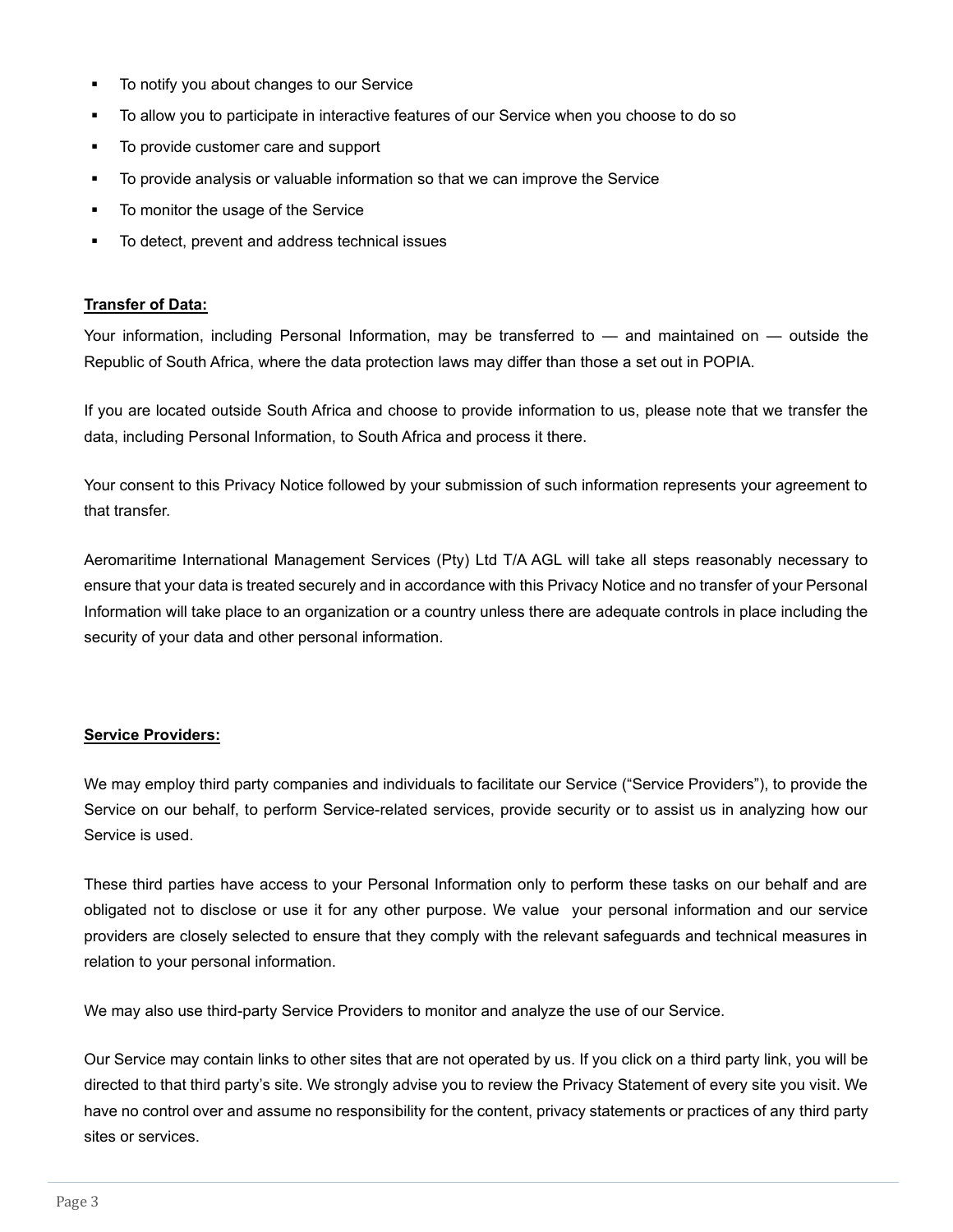# **Children Information:**

We do not knowingly collect personal information from anyone under the age of 18, without the consent of the Parent/Guardian. If we become aware that we have collected Personal Information from children without verification of parental/guardian consent, we take steps to remove that information from our servers and service providers.

### **How we store your personal information:**

The security of your personal information is important to us, but remember that no method of transmission over the Internet, or method of electronic storage is 100% secure. While we strive to use commercially acceptable means to protect your Personal Information, we cannot guarantee its absolute security.

We retain your personal information only for the period necessary for the purposes set out in this Statement or in accordance with the provisions of any applicable legislation.

We will then dispose your information by deleting or shredding your information as soon as we no longer require your information or you objected to us processing your information.

# **Your data protection rights:**

- You are entitled to access your personal data by sending a written request to randelp@agl.co.za. We may charge you a fee for this service as set out in terms of Condition 8 of POPIA.
- You may also request Aeromaritime International Management Services (Pty) Ltd T/A AGL to correct or supplement any of your personal data which Aeromaritime International Management Services (Pty) Ltd T/A AGL will undertake as soon as practicable, by sending as a mail to randelp@agl.co.za
- Request the destruction of your personal data. The Information Officer will consider your request in light of any other laws or regulations prohibiting Aeromaritime International Management Services (Pty) Ltd T/A AGL from destroying your personal data.
- We would appreciate it if you would keep your personal information accurate. Please update your information by contacting us at the numbers/addresses provided earlier whenever your details change.

You may request details of personal information which we hold about you under the Promotion of Access to Information Act 2 of 2000 ("PAIA"). Fees to obtain a copy or a description of personal information held about you are prescribed in terms of PAIA. Confirmation of whether or not we hold personal information about you may be requested free of charge. If you would like to obtain a copy of your personal information held by Aeromaritime International Management Services (Pty) Ltd T/AAGL please review our PAIA Manual.

### **Amendments to the Privacy Notice:**

Our business changes constantly and our privacy statement and our website terms and conditions will also change from time to time. We may e-mail periodic reminders of our notices and conditions, unless you have instructed us not to, but you should check our website frequently to see recent changes. Unless stated otherwise, our current privacy statement applies to all information that we have about you and your account.